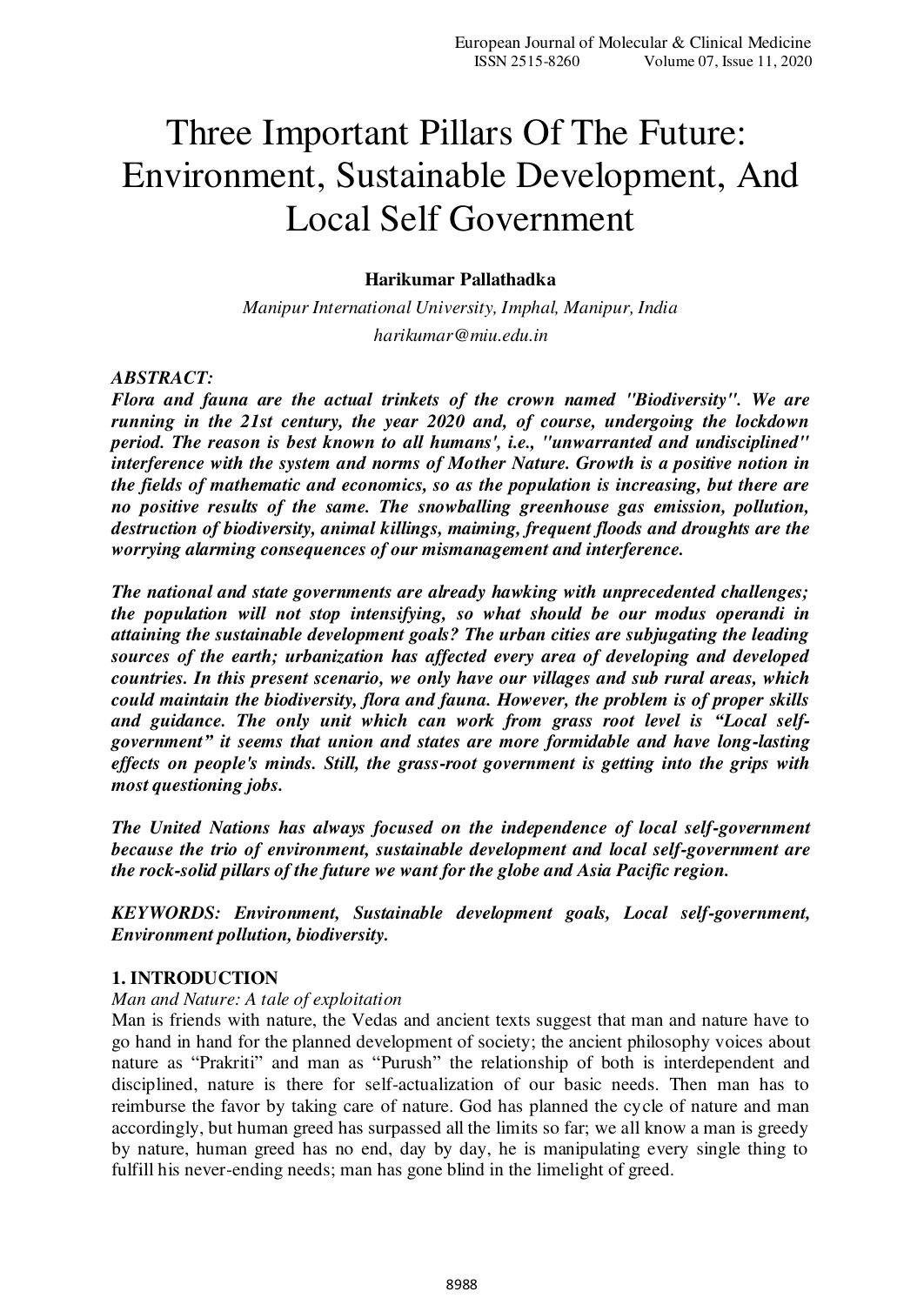Once upon a time, man and nature were friends, but today it has become a tale of exploitation, the way human beings have ransacked nature is the worst of all. The present scenario is giving chills in the spine to the environmentalist, scientists and other social workers, as they are observing the deterioration from very close; the situation is worsening and tensioning as the world is just one step away from the atom bomb named "destruction." The image of environmental destruction looks this way; Underneath the ocean, the precious coral reefs are vanishing, rainforests are parching into savannahs, forest fires are happening very casually and often along with this, nature is scorching at an extreme level.

The total biomass of wild mammals has fallen by 82%, and our ecosystem is suffering defeat in maintaining its area. The extinction of millions of species has taken place. Amphibian species are at risk of extinction (every two in five); marine species are on the verge of extinction the ratio is close to 1/3. Specifically, the insects required and necessary for plant pollination have also started becoming extinct with the ratio of (one in ten). Unfortunately, in some areas, the population has wiped out.

If we talk about manipulating land, then the soil has degraded so harshly that the production has reduced by  $23\%$  (global land).<sup>1</sup> The annual mean global temperature is likely to be at least 1˙ C above pre-industrial levels according to the United Nations environment program in the coming four years (2021-2024). There is a 20% chance that the temperature is going to rise by 1.5̇ C. It is a serious concern which has to be addressed as soon as possible.

a) Except for southern oceans, all the oceans will become warmer by 2024 than recent past.

b) Sea level pressure is rising day by day, which shall automatically affect the northern North Atlantic region, and strong westerly winds are expected to attack.

c) The northern hemisphere is expected to become warmer by  $0.8 \text{ °C}$  in the year  $2020$ .<sup>2</sup>

These slight changes might seem slow but have long-lasting effects, and these effects are warning that what will be the future of future generations? In Arctic Siberia, the average temperature has risen to 10̇ C. It is above average for the arctic region; not only this, but Verkhoyansk observation station has recorded 38 ̇ C records high for the arctic. Due to this high temperature, forest fires and zombie fires are taking place worldwide and are degrading land quality by releasing carbon compounds; due to this carbon compound, the whole ecosystem gets affected. It takes 100 years to build such an ecosystem. Releasing CO2 will destroy the small living beings of that particular area where such fires happen, due to these forest fires or zombie fires In June 2020 approx. 59 megatons of Co2 were released into the atmosphere. It embarks the highest release in the past  $13$  years,<sup>3</sup> the situation is alarming, and only human efforts can improvise the situations; else, everything will finish with a question mark. Talking about efforts here, we mean and direct towards the role of self-governance and local participation.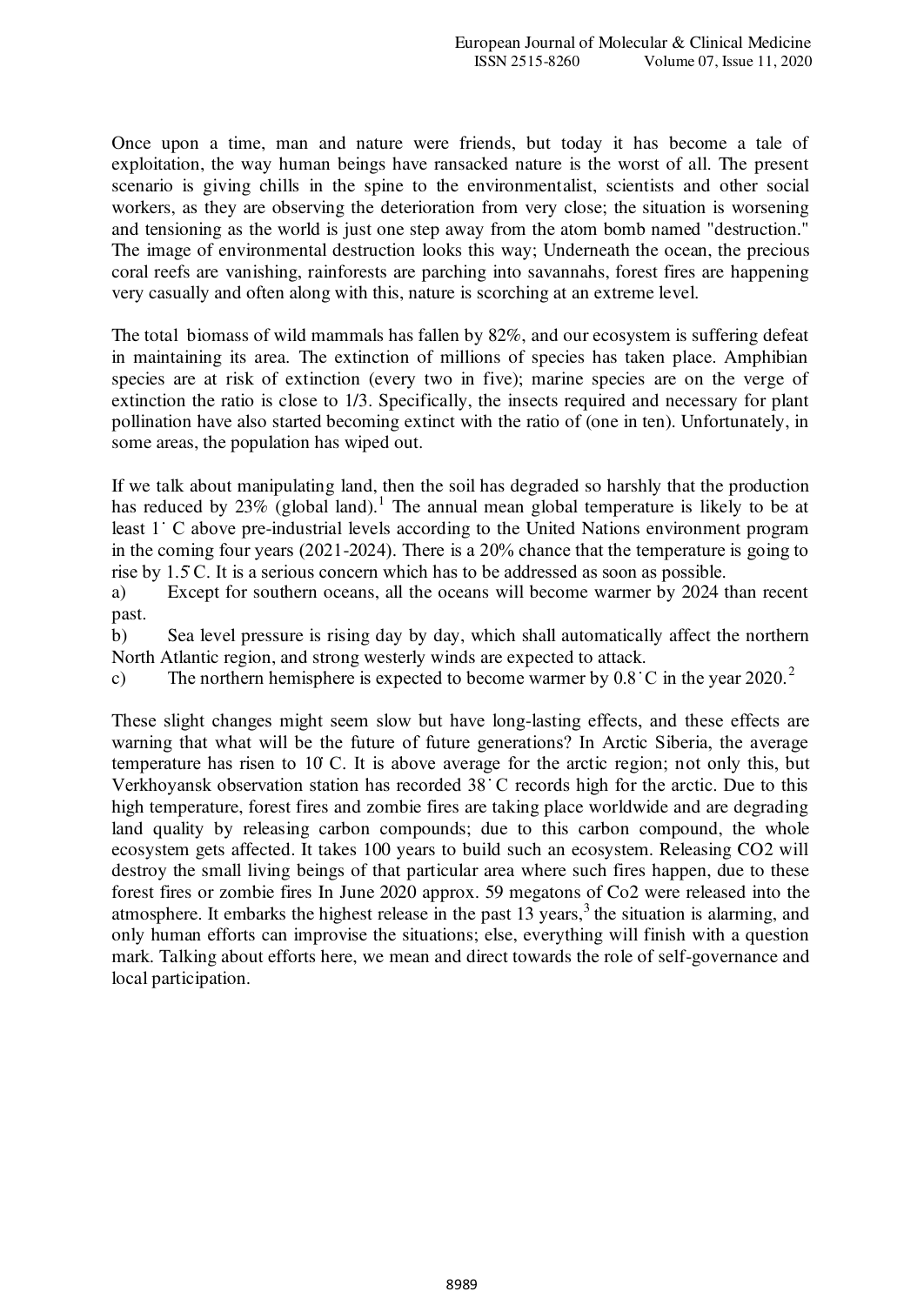*Local Self Governance – Protector Of Fundamental Rights Of Citizens:* 



India is a union of states, and states are then bifurcated into two other urban local selfgovernment governments, i.e., Municipality, Municipal corporations**,** and on the other hand, for villages, we have rural local self-government i.e., gram panchayat, panchayat Samiti and Zila Parishad. Using the doctrine of federalism, we have successfully planned and organized three forms of government for our country. If ran adequately, then the last tier, local selfgovernment, can do wonders in the areas of environment, education, development, and social work.

We may believe or not local governments play a very significant role in promoting and protecting the fundamental rights of Indian folks because their very concern is to provide public services and protect the individual and community rights of villagers, who are not able to fight for themselves, as it is very well known that illiteracy is an infectious disease and is prevailing in almost more than half of the villages of India. The human rights commission considers local government more effective and powerful when it comes to villagers. In India, we have our roots in villages. Because of this, wherever we may live, our heart and soul will lie in our soil.

From Lord Ripon to Acharya Vinobha Bhave, the main idea was to promote local selfgovernance and bequeath a life full of dignity and respect to the folks. The institutionalization of local self-government since 1990 has added significant momentum to the decentralization process. <sup>4</sup> This decentralization has shifted the ball in the court of local people of India; now, they take part in the election and connect themselves from developing India. Social transformation comes from whistleblowers; the constitutional mandate is all about equality, liberty, fraternity and social justice. Article 21, of the Indian Constitution (1950) talks about the "Right to life," and this fundamental right is so vast and broad that all other human rights are covered under this particular right. The right to have a healthy environment is also a fundamental right, and Supreme Court has time again declared that it is the responsibility of the state to protect the environment for its folks and the entire world.

In the case of S. Jagannath vs. Union of India<sup>5</sup> in this particular case, the petitioner,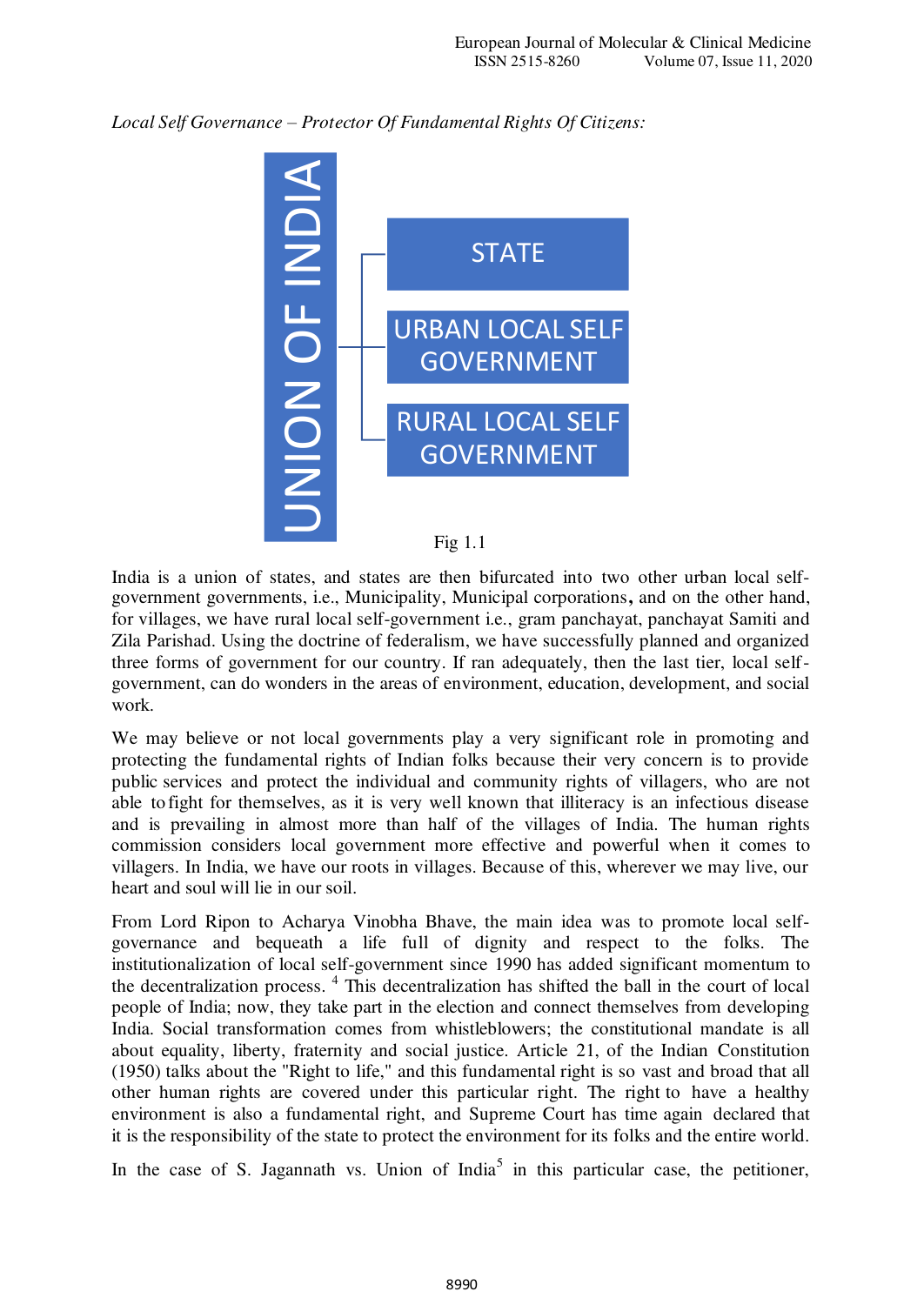chairman; Gram sabha Movement filed a petition in the Apex court under Article 32 for the upliftment of society; the petitioner was against the intensive and semi-intensive type of prawn (small fish) farming in the economic fragile coastal areas, prohibition from using the wasteland and wetlands for prawn farming and demanded that Constitution of National Coastal management authority should safeguard the coastal areas.

"The court held that setting up shrimp culture farms within the prohibited area and in the ecology fragile coastal areas have adverse effect on environment and coastal ecology, so it is the duty and function of gram panchayat to frame some necessary rules and regulations so that there shall be no adverse effect on environment."

In the case of Rural litigation and entitlement, Kendra vs. State of U.P  $<sup>6</sup>$  in this case court</sup> asked for the closure of certain limestone quarries, as there were safety issues. The activity was hazardous to life and the environment. Hence, the court ordered the state government and local government to check on this activity and shut down such illegal mining.

In the two above precedents, the judiciary has talked about the role and responsibility of Local self-government; due to industrialization, factories and industries are setting up, and in the race of development, we forget the harm caused to the environment and people, Supreme Court has tried to make the point clear that "state" includes Local governments too, which have to play their role according to the Constitutional mandate**.** 

The rural area is the backbone of Indian society, and the local government needs to maintain that sanctity of rural areas. Mahatma Gandhiji said that if we do not focus on our rural areas, then our urban areas will also perish; that is why he focused on "Swaraj" to understand that real power is in their hands, that rural areas are the real economy of Independent India. United Nations has always emphasized the role of local self-governance and the fundamental rights of its folks; it says that Local governance is not a new concept; it has a long history and tradition; the importance of this tier of government is that; it speaks in favor its people, it supports its people, it shall be a significant step to empower local government and protect the fundamental rights of the rural folks of every country.

#### *Glitches And Tribulations Faced By Environment:*

Several challenges are hitting climate change, weather deterioration, soil erosion etc. all these terms are used by us when we have to lecture on environmental problems or when some news hit the channel regarding environmental problems, else we are not even concerned about the same, environment, those problems are not as popular as Political news or some celebrity stuff. However, the y are going to destroy the future and living quality of future generations.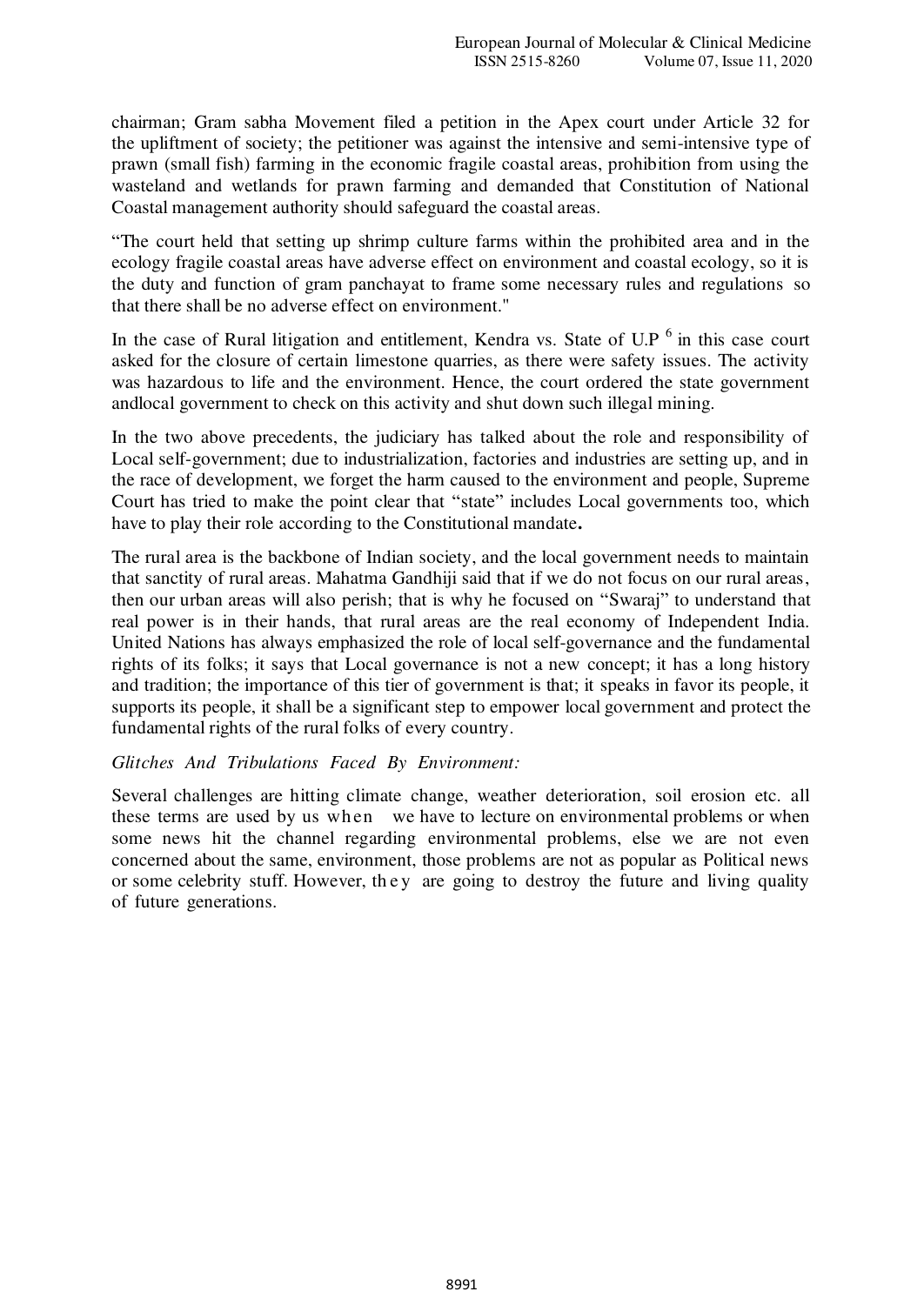



Above figure 1.2 shows the crucial problems faced by the environment and people today; these are the major problems and from this starts the other fatal consequences like Global warming, greenhouse gas effect, floods, tsunamis and other natural disasters, some of them were invited by the humans, for understanding the role of local self-governance in eradicating such issues, firstly these problems have to be discussed.

**A)** Air Pollution: Air pollution is caused due to excessive release of smoke into the environment; when industries and factories work under their AC built offices, at that time their workers release hazardous gas and smoke from their warehouses and factories, which reduces the quality of air and even disturbs the natural cycle of rainwater. The main source of air pollution is Industries, crackers, vehicles etc. due to the advancement of technology; the environment has become a scapegoat, environment and earth face the consequences of wrong human deeds. Air pollution causes one more problem, which is "Acid rain" pollution in the environment has degraded or spoiled the quality of our life-giving rain, the rainfall has become toxic in many parts of the country, according to the Institute of Tropical Meteorology has revealed the statistics for the rainwater level of Nagpur, Mohanbari, Allahabad and Vishakhapatnam and in comparison has noted that since 2001-2012, the pH of rainwater has been noted from 4.77 to 5.32.

This record directly shows that these places are the victim of acid rain. If the pH is below 5.65, then it is considered toxic.<sup>7</sup> Acid rain causes when rainwater gets mixed with polluting gases like Sulphur and Nitrogen, and the core source of such gases are Automobile industries, power plants and industrial plants. The consequences of acid rain results in a reduction of soil nutrition, aquatic life is in danger, and the water gets

concentrated with heavy metal, when the pollution will rise like this how we will safeguard the land and its beautiful aura for our upcoming generations.

**B)** Poor management of waste: Waste management is one of the hardest nuts to crack for the Indian authorities because of the large population and mismanagement prevailing in the country. Hyper consumption is the most significant problem, as well as a sizeable portion of waste, is released by the humans, the garbage heaps are in trillions which include every kind of thing whether saying microplastic, personal hygiene waste, recyclable and nonrecyclable waste, renewable and non-renewable waste, all these things are thrown away by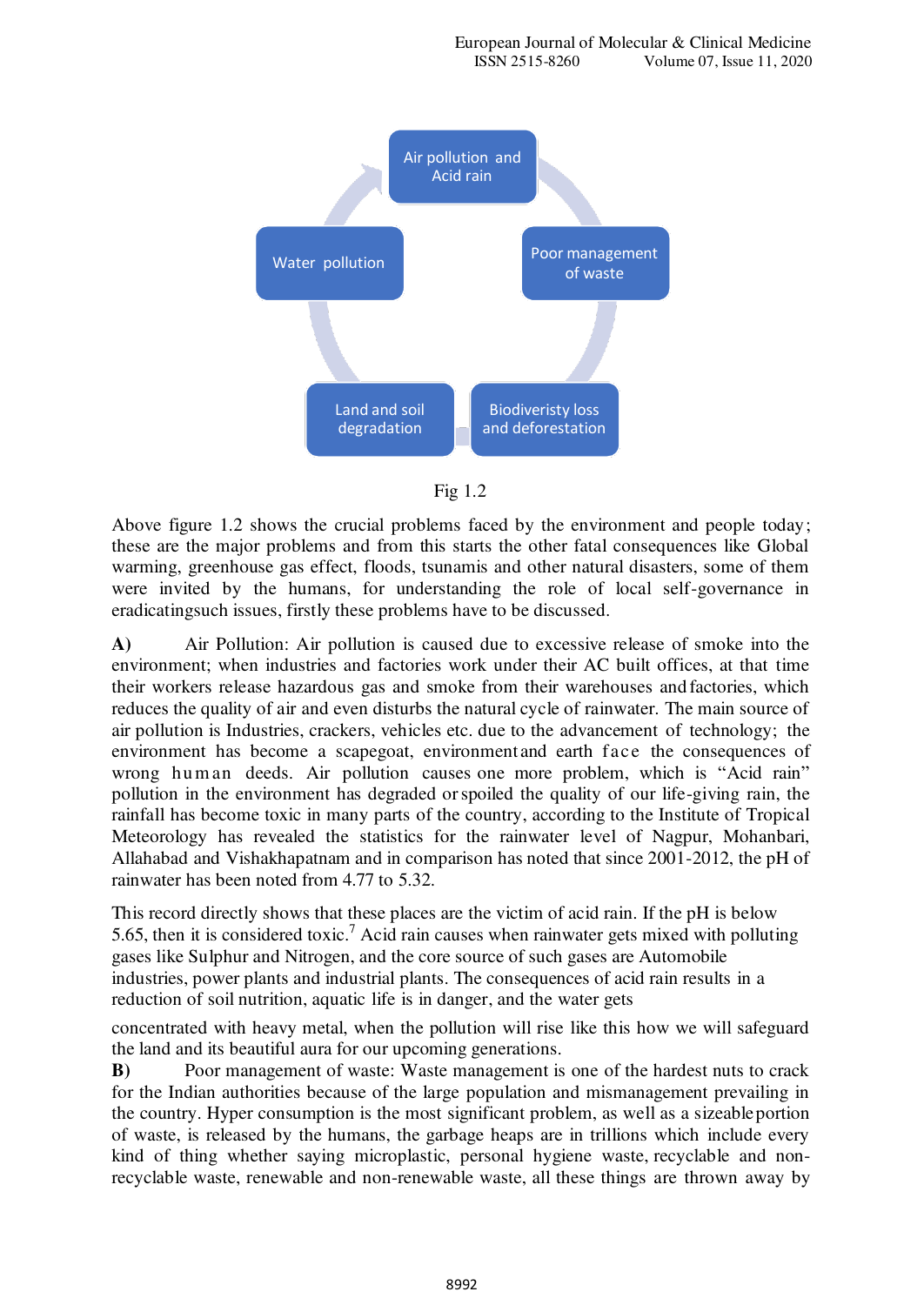the households in a casual manner without even thinking of environment and hygiene. In the big cities of India, where the population is exceptionally oversized, and still there is no sign of stop in increasing population, there the situation is so worse that masses below the poverty line are living with those garbage heaps.

The situation is unimaginable and painful too that in a country where somebody is living in the wealthiest house there, on the other hand, some are living with the garbage heaps. Some of the entrances in India start with garbage heaps; in Delhi (Nizamuddin), the outer area is covered with a big bulk of garbages and small huts near them. All the garbage is dumped in the landfills. It turns into methane and greenhouse gases; such toxic chemicals poison the land and spread diseases like Malaria, Diarrhea, Dengue and Plague, etc.

**C)** Loss of Biodiversity and deforestation: Deforestation and loss of biodiversity are becoming a new normal without tension, we are becoming habitual of the same, tress are disappearing, the world is becoming concrete, and habitations are destroying in abundance, and still there are big projects lined up for which large forest areas shall be destroyed without an explanation – Is this we call development?.

A study has been conducted in Arunachal Pradesh. It has been found that a high rate of deforestation is happening in the "HORNBILL HABITAT" approx... 1.604 sq. kilometers area shall be cleared which is adjoined with Pakke Tiger reserve, the reserve is also going to get affected. Papum RF is a habitat of large and beautiful hornbills, and there exist four species:

| Wreathed |
|----------|
|          |

**b)** Oriental

**c)** Pied.

**d)** Rufus- Necked

The study has shown that from 2013 – 2017 - 76% of the forest has been cleared, and hornbills' habitat is under urgent threat. On the other hand, the state government is not paying attention; on the other hand, local authorities and farmers are showing great concern over the issue. From 2011 to 2019, the forest area has reduced to 21.94 sq. kilometers which were once 38.55 sq. kilometers. Hornbills are under significant threat because of their feathers, casqued and upper break. According to the survey of Global Forest Watch 2020 report, Arunanchal Pradesh has already deprived of its 1,110 sq. kilometers of land from 2002-2019; <sup>8</sup> and if the same intrusion and illegal logging will continue, no forest shall exist in Arunanchal Pradesh.

**D)** Land and Soil Degradation: "Desertification" is an expression used to explain the current situation of land and the quality of soil across the world. So when we discuss what desertification is, we exactly mean that "the land is degrading in the arid, semi-arid and dry sub-humid areas. So basically, the soil productivity is reducing. In return, the land's capacity to produce a better quality of crops is also degrading; the productive lands are becoming desert land with dry characteristics. Due to all these conditions, the direct effect is again on the poor of the society, when they cannot get livelihoods and are not able to cultivate their lands. For example: from 1981 to 2003, the humans have lost a quarter of global land, in which 20% was productive, there are 169 countries and out of which India, China, vast swathes of the Sahel In Africa and few countries in Europe are majorly affected.<sup>9</sup>

**E)** Water pollution and scarcity**:** In India, water scarcity and abundance are different for different regions. We have different standards and different levels of rainfall across the country, which determines which state is in the abundance bucket and lacks. However, water pollution is a severe issue not only in urban areas but also in rural areas, where females of the house go to rivers and wash their clothes on the banks of the river, which pollutes the fresh running water of rivers coming from mountains, villagers take a bath in the river itself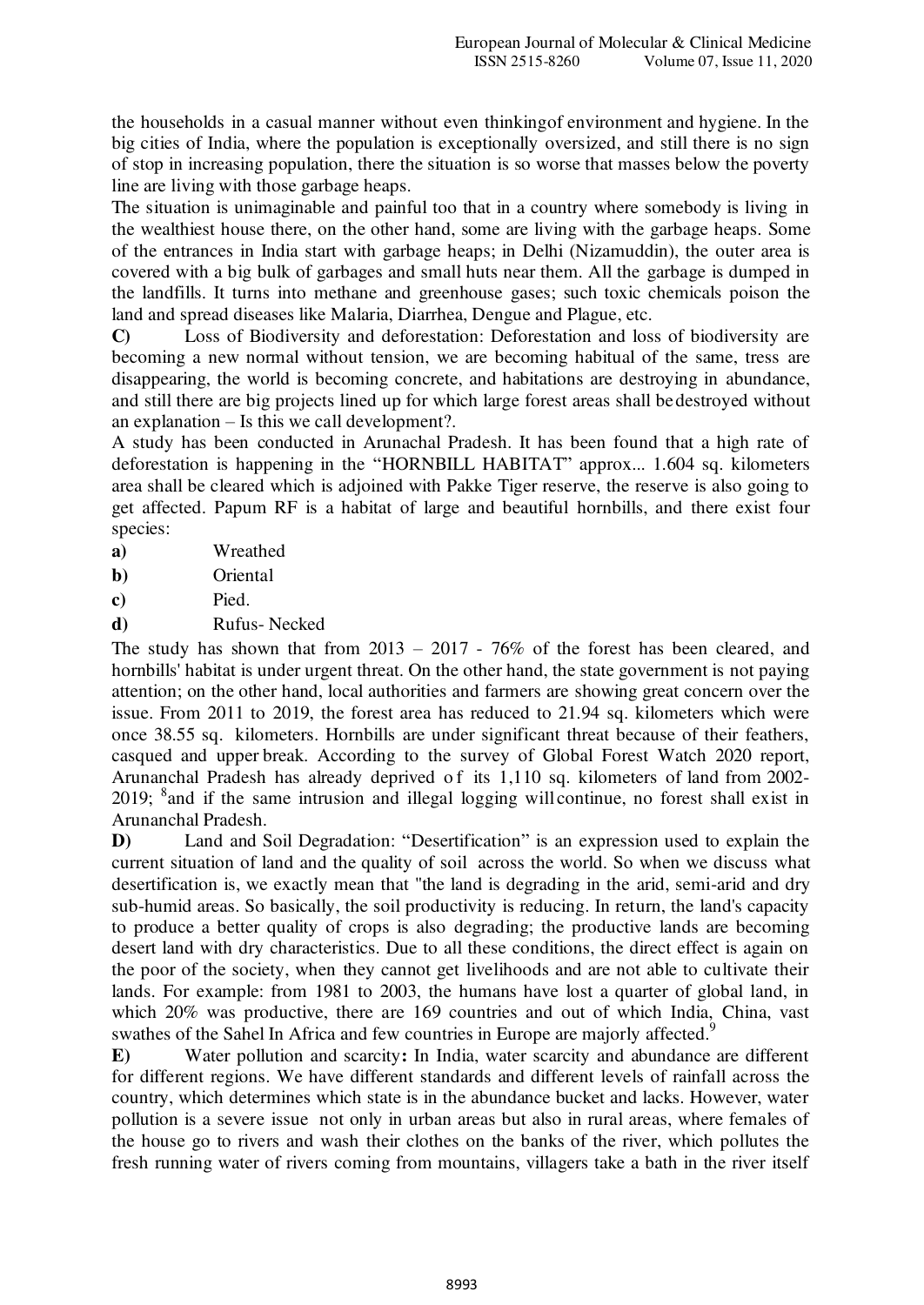and wash their body with soap and other chemicals which gets mixed with river water and becomes pollute.

Approximately 600 million folks face water issues, and nearly around 2 00,000 have died due to inadequate drinking water. According to the study – cities like Bengaluru, Hyderabad, Delhi and Chennai will lose their groundwater by 2020, and 100 million people will be affected by the same. Not only environment is affecting, but also it has been estimated that India's GDP shall observe a loss of 6% due to the country's scarcity of water. 70% of water is contaminated, $10$  these figures are a big headache because only deprivation is happening nothing good has been achieved by the states and people. When the religious procession is taken out, then all the oceans, rivers are attacked by submerging the idols into them, the POP colors destroy the quality of water and then the complaints are made against the government for not providing adequate relief resources to its subjects, which is directly unfair and unsatisfactory.



 $\overline{FIG} 1.3^{11}$ 

NITI AAYOG OBSERVATIONS: The map 1.3 above shows data of the year 2016-17 of the areas where states have worked effectively to restore and preserve water and where states are not working correctly, and the grey shade indicates no data is available for those states.

**A)** THE GREEN AREAS: Madhya Pradesh, Gujarat and Andhra Pradesh have done wonders in preserving water, even after facing droughts; the states have provided ample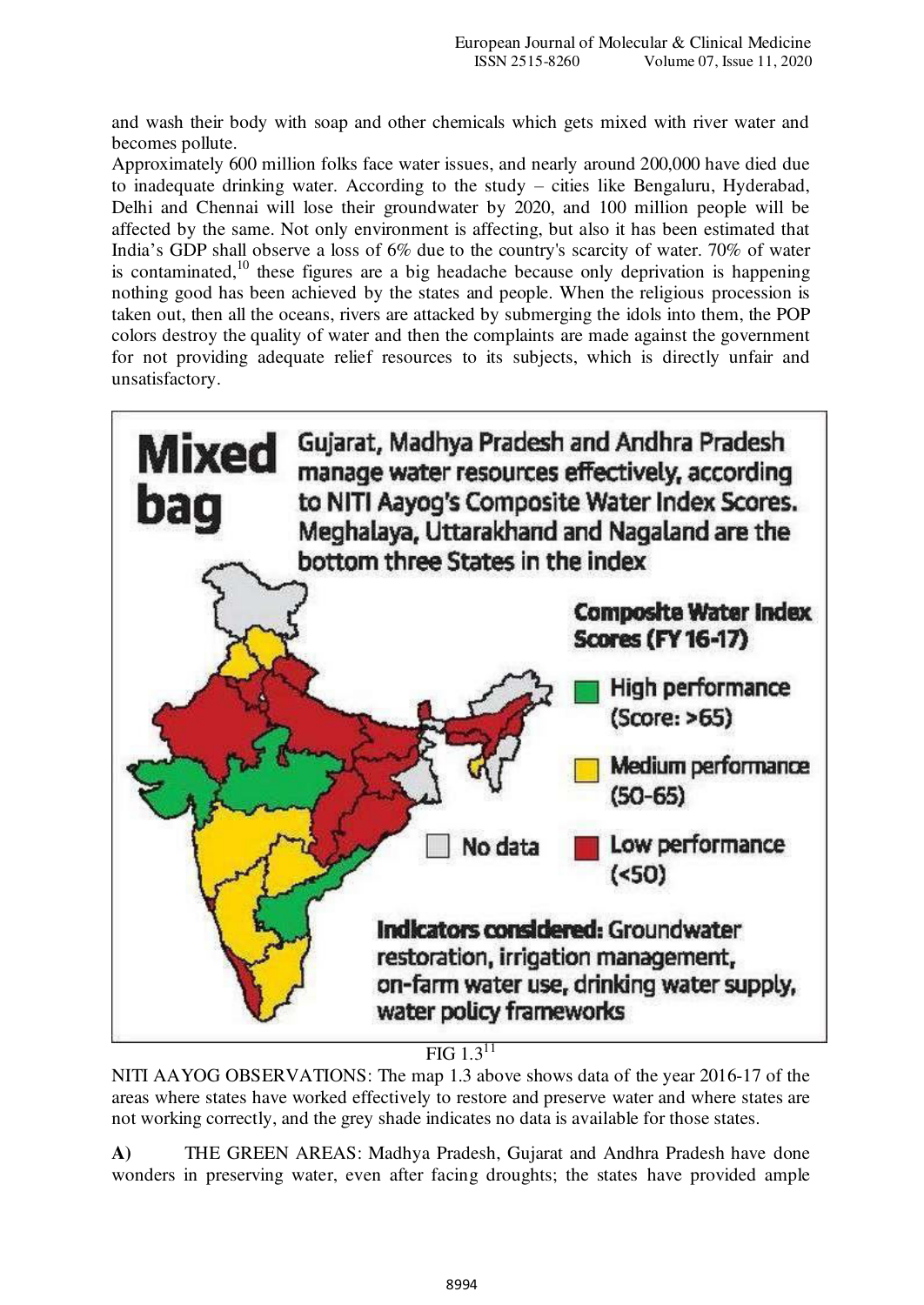water to the natives.

**B)** THE YELLOW AREAS: The yellow areas are those areas that have performed moderately, they have done significantly less in preserving water but provided drinking water to the natives, and the states are:

- **a)** Maharashtra
- **b)** Karnataka
- **c)** Tamil Nadu
- **d)** Tripura
- **e)** Punjab
- **f)** Telangana
- **g)** Himachal Pradesh

**C)** THE RED AREAS: The red areas are those which have performed very poorly in water preservation and in providing fresh water to natives, and the states are

- **a)** Rajasthan
- **b)** Haryana
- **c)** Delhi
- **d)** Dehradun
- **e)** Bihar
- **f)** Jharkhand
- **g)** Chhattisgarh
- **h)** Odisha
- **i)** Sikkim
- **j)** Assam
- **k)** Meghalaya
- **l)** Nagaland

The policy framework of these states was very poor, with no proper planning that how to preserve rainwater and use the resources in the right direction; NITI AAYOG condemned the performance of these states.

# *Shortcomings In The Governance Of Local Self-Government:*

After analyzing the situation of the environment and India, we know that only UNION and STATE governments are not able to improvise the scenario; we do need local- selfgovernment for a better catch, but state governments have always demoralized the work and potential of our local self-government, and in consequence of which instead of doing wonders they are the ones who are lacking behind badly, there are few reasons that why local governments are lacking behind.

A) Financial Powerlessness: Even after  $73<sup>rd</sup>$  and  $74<sup>th</sup>$  Amendments, the condition of local government is the same; the finances are provided to them but are never appropriately distributed by the concerned authorities. Corruption has corrupted every person in the chain, and all this creates a big fuss for the local people and government. The amount provided to them is insufficient to meet their needs. For awareness and other development activities, money is required, not allotted to them by the Main State government. When financial resources are not there, then the insufficiency of staff also happens, and due to this, achieving projects remains hanging.

B) State's Monopoly: The boss is always the state government. The state government is the one who is ruling the state and the one who gets expenditure from union and approvals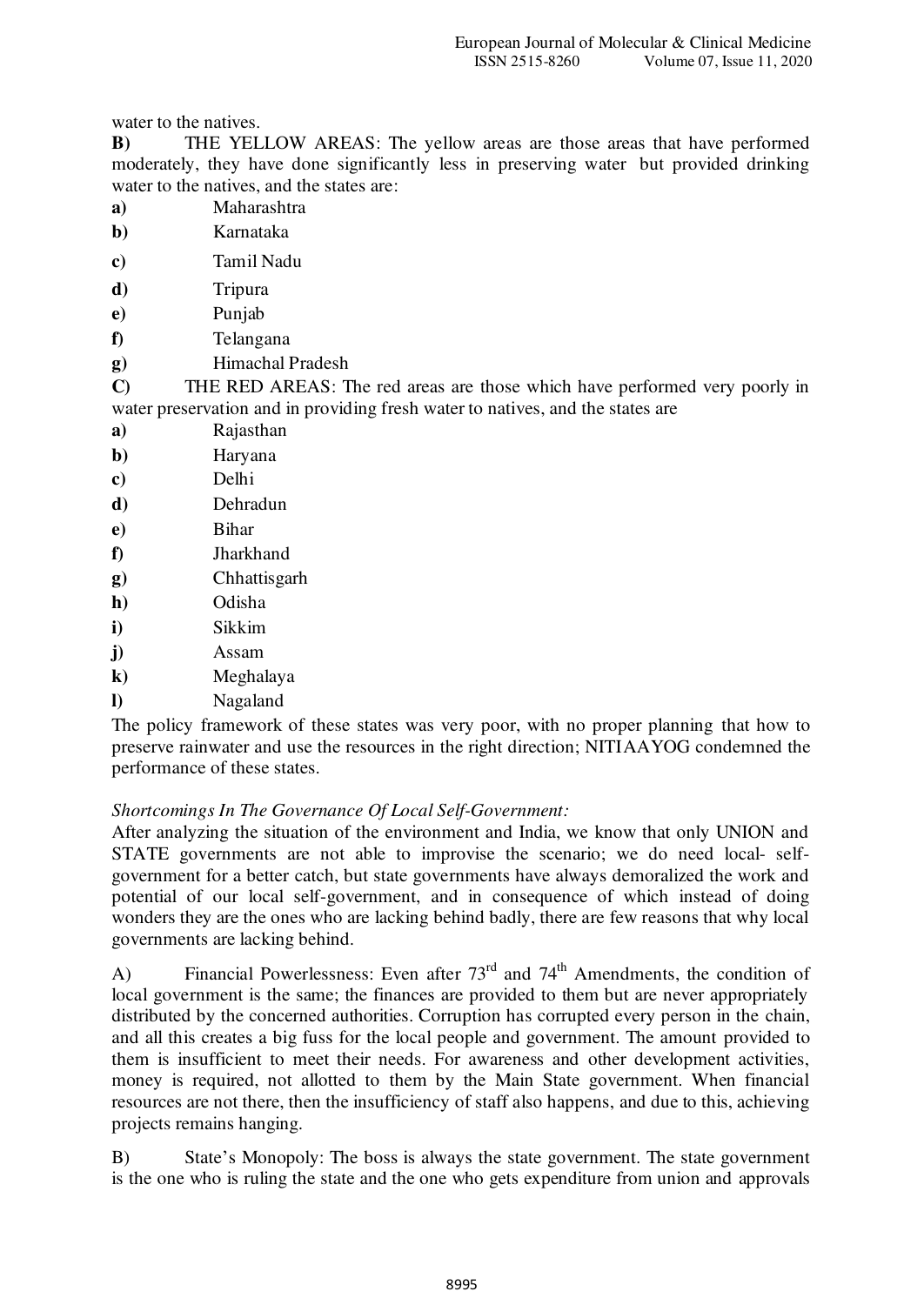for every project; sometimes when state government is of X party and one village has made their sarpanch from Y party, then such in cases political benefits and rivalries take place, and the basic objective gets failed. The state government is strong as well as influential which is a threat to the local government related to grassroots working and environment.

C) Less of education and awareness: As it is crystal clear that rural areas are educationally backward, financially incapable, mentally stereotype, and in working, they are focused on physical labor in comparison to mental labor. To enhance the role of LOCAL SELF-GOVERNMENT in protecting the environment, we need to make them aware and literate about the subject we are talking about. To preserve water by rainwater harvesting and saving underground water, we have to show them the sun of education to understand the value of river water and biodiversity; we have to train them for individual purposes. All these professional qualities are lacking in them, which makes their working complex and ambiguous.

D) Role of Women: In villages, the participation of women is increasing by providing them reservations in seats for fighting an election, but in reality, the male of that house is the one who rules the ultimate government. Women's can address many issues like hygiene, the importance of making washrooms in house, they can tuition the other women's about waste management and smoke-related issues, they can lecture youth regarding their participation in the conservation of the environment, but the reality is that they never get a chance to represent and express their ideas. Then and there, the local governments fail.

## *Advancement And Suggestions Of Local Self-Government:*

Although there are many shortcomings in the working and procedure of local government still, one should leave the path of light and improvement; through some active steps, local government can do wonders, and through these little steps, there will be a big wave of change and a sigh of relief for the environment.

**A)** Active role in Rainwater Harvesting: In some states, we have plenty of rainfall every year, because of inadequate and unplanned drainage system that water flows away and get wasted, for example, the city of Mumbai. Suppose we try to train our local government authorities regarding rainwater harvesting and underground water-saving. In that case, we can help the whole of India when the water crisis shows up. In villages, we have to encourage youth to preserve water, and some fun activities should be organized so that they can learn and enjoy the development of their country. Suppose Local government authorities are aware of people regarding water management and how to use extra water patiently and wisely. In that case, all these things can help India achieve Sustainable development goals by 2030.

**B)** Swachh Bharat Abhiyan and Local government: When Hon'ble Prime Minister Narendra Damodar Das Modi Ji addressed the whole nation and started a campaign 'SWACHH BHARAT ABHIYAN," it was indeed a call for Local government. The main pointer is that we should start the improvisation from the last section of society, so when the local government will come out for popularizing the campaign, then local villagers will also start improving their neighborhood, and when such values are incorporated in them then when they will emigrate from their area they will carry

these values and will try to make their urban surroundings clean. Local government is very close to the main natives of the country; that is why we need the role of local government in social and moral campaigns.

**C)** No intrusion by foreign elements: Local governments have to take this responsibility on their shoulders that they have to stop unnecessary "intrusion and displacement" they have to speak for their people and their environment; only rural areas have clean and pure environments, and for maintaining that substance, decisive actions are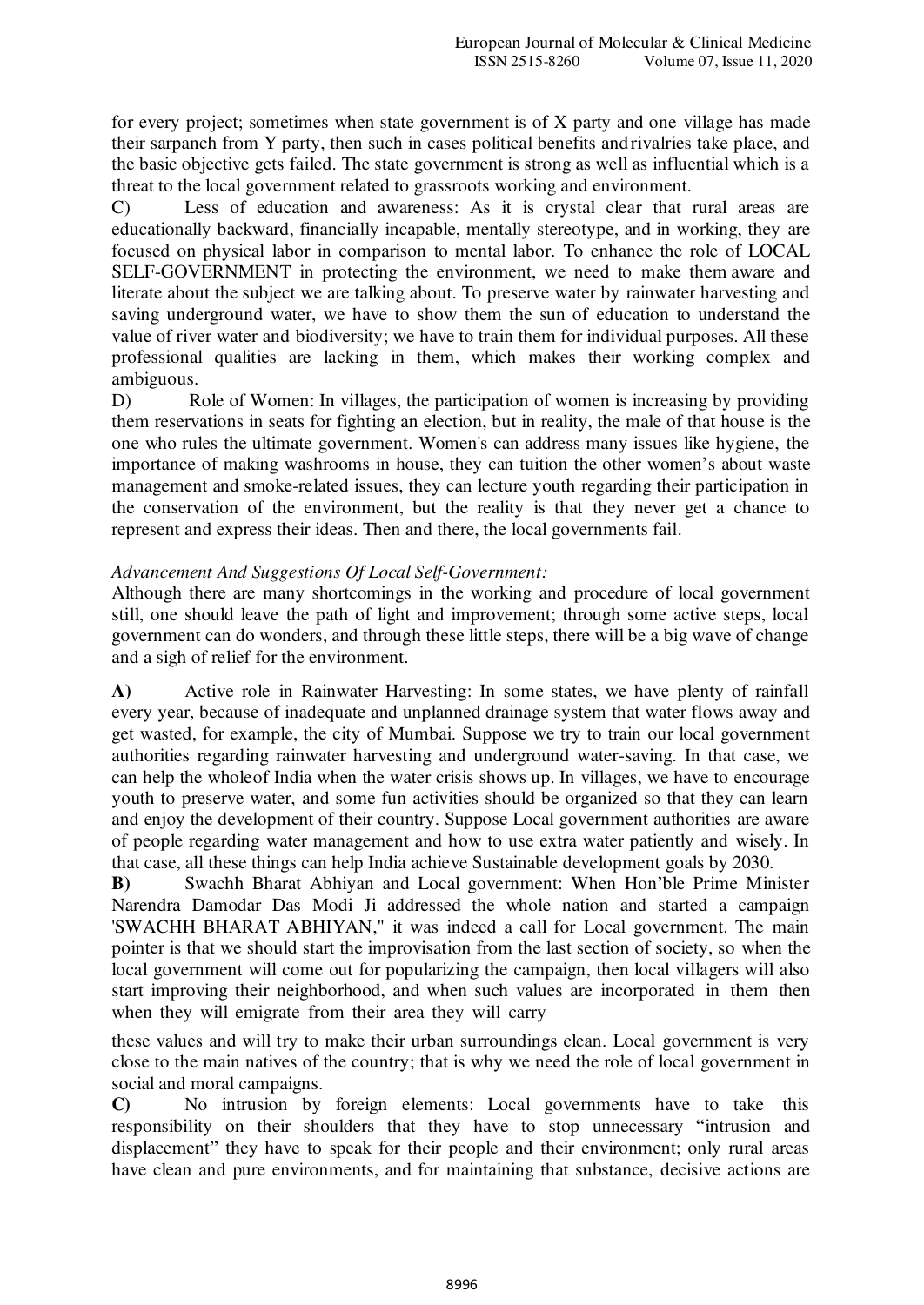required. Such foreign development plans or industrialization will destroy the culture of rural folks, and forceful displacement takes place then. By setting up factories, biodiversity, and forests vanishes, the world will soon carry oxygen cylinders on its back if vital steps are not taken from the rural side. We cannot restrict development in urban areas, but the local government should stand and speak up for the environment, displacement issues, and biodiversity.

**D)** Restrict the use of traditional coal and mud stove: Traditional coal and mud stoves release an ample amount of smoke which directly affects the environment and health of women. Local governments should try to make people understand that they should start using Modern stoves and cylinders to be the minor release of smoke and women's shall also be safe. The role of women is required here; a woman well explains such topics. If women lecture each other, then the lower-level governance will improve, and women's confidence will also increase, which will benefit the nation.

**E)** Social Campaign and awareness for Youngistaan: Youth is the weapon of every developing country. Hence, as the case is with India, we need our Youngistaan to step forward and make changes. For that, local self-government has to ensure few points:

**a)** Young students should get an up to the mark primary education.

**b**) Social awareness campaigns shall be organized for youngsters.

**c)** Fun activities should be there to involve them in planning and development

**d)** New ideas should be asked from them so that they will put their efforts into the environment

**e)** The importance of the environment must be taught (academically and nonacademically).

**f)** The local government should contact nearby law schools and ask for volunteers who can arrange some environment awareness programs for children.

# *Sustainable Development And Local Self- Government:*